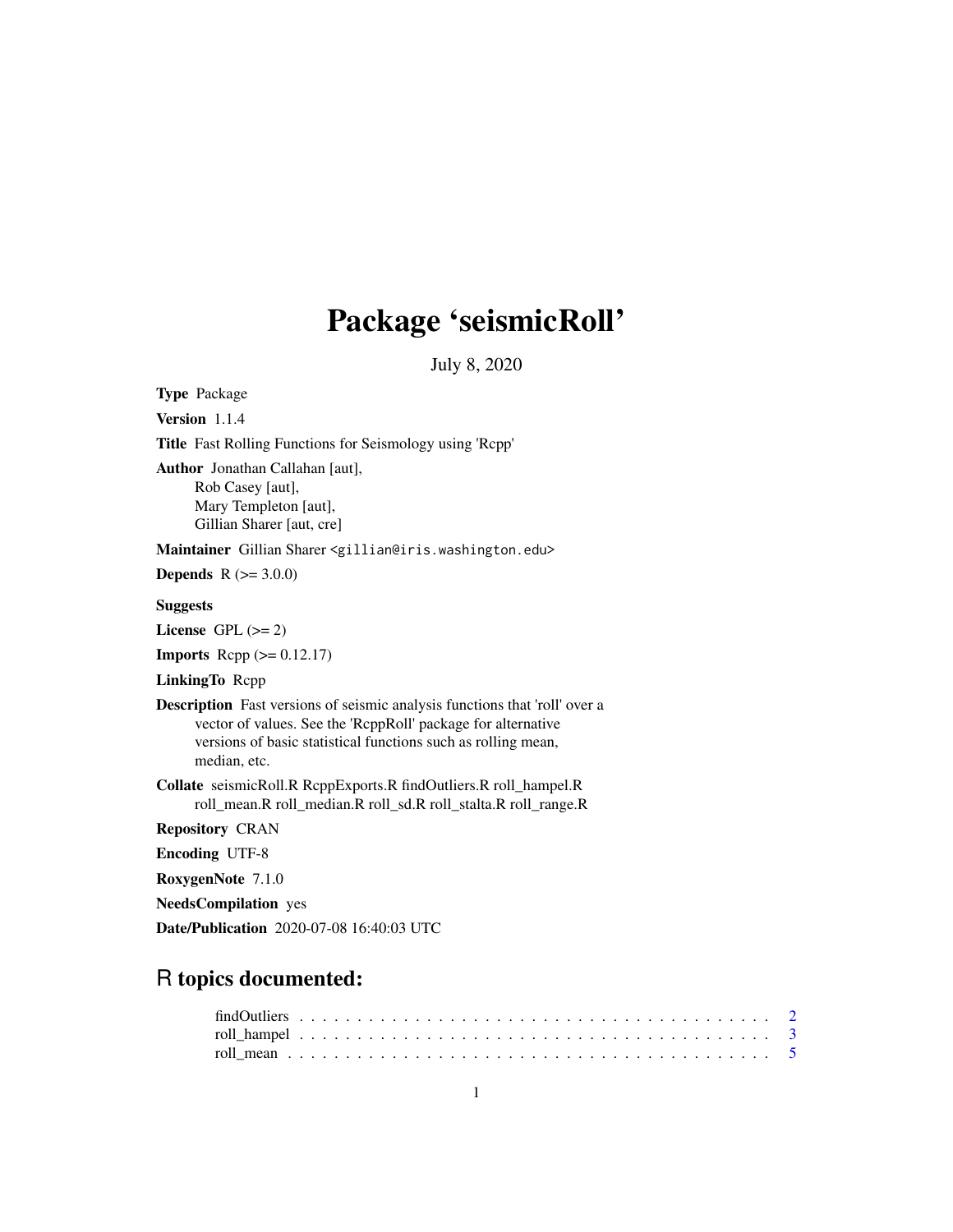#### <span id="page-1-0"></span>2 findOutliers

| Index |  |  |  |  |  |  |  |  |  |  |  |  |  |  |  |  |  | $\overline{13}$ |  |
|-------|--|--|--|--|--|--|--|--|--|--|--|--|--|--|--|--|--|-----------------|--|
|       |  |  |  |  |  |  |  |  |  |  |  |  |  |  |  |  |  |                 |  |
|       |  |  |  |  |  |  |  |  |  |  |  |  |  |  |  |  |  |                 |  |
|       |  |  |  |  |  |  |  |  |  |  |  |  |  |  |  |  |  |                 |  |
|       |  |  |  |  |  |  |  |  |  |  |  |  |  |  |  |  |  |                 |  |
|       |  |  |  |  |  |  |  |  |  |  |  |  |  |  |  |  |  |                 |  |

<span id="page-1-1"></span>findOutliers *Outlier Detection with a Rolling Hampel Filter*

#### Description

A wrapper for the roll\_hampel() function that counts outliers using either a user specified threshold value or a threshold value based on the statistics of the incoming data.

#### Usage

```
findOutliers(
  x,
 n = 41,
  thresholdMin = 10,
  selectivity = NA,
  increment = 1,fixedThreshold = TRUE
)
```
#### Arguments

| X            | an R numeric vector                                                                      |
|--------------|------------------------------------------------------------------------------------------|
| n            | integer window size.                                                                     |
| thresholdMin | initial value for outlier detection                                                      |
| selectivity  | value between [0-1] used in determining outliers, or NA if f ixedThreshold=TRUE.         |
| increment    | integer shift to use when sliding the window to the next location                        |
|              | fixedThreshold logical specifying whether outlier detection uses selectivity (see below) |

#### Details

The thresholdMin level is similar to a sigma value for normally distributed data. Hampel filter values above 6 indicate a data value that is extremely unlikely to be part of a normal distribution (~ 1/500 million) and therefore very likely to be an outlier. By choosing a relatively large value for thresholdMin we make it less likely that we will generate false positives. False positives can include high frequency environmental noise.

With the default setting of fixedThreshold=TRUE any value above the threshold is considered an outlier and the selectivity is ignored.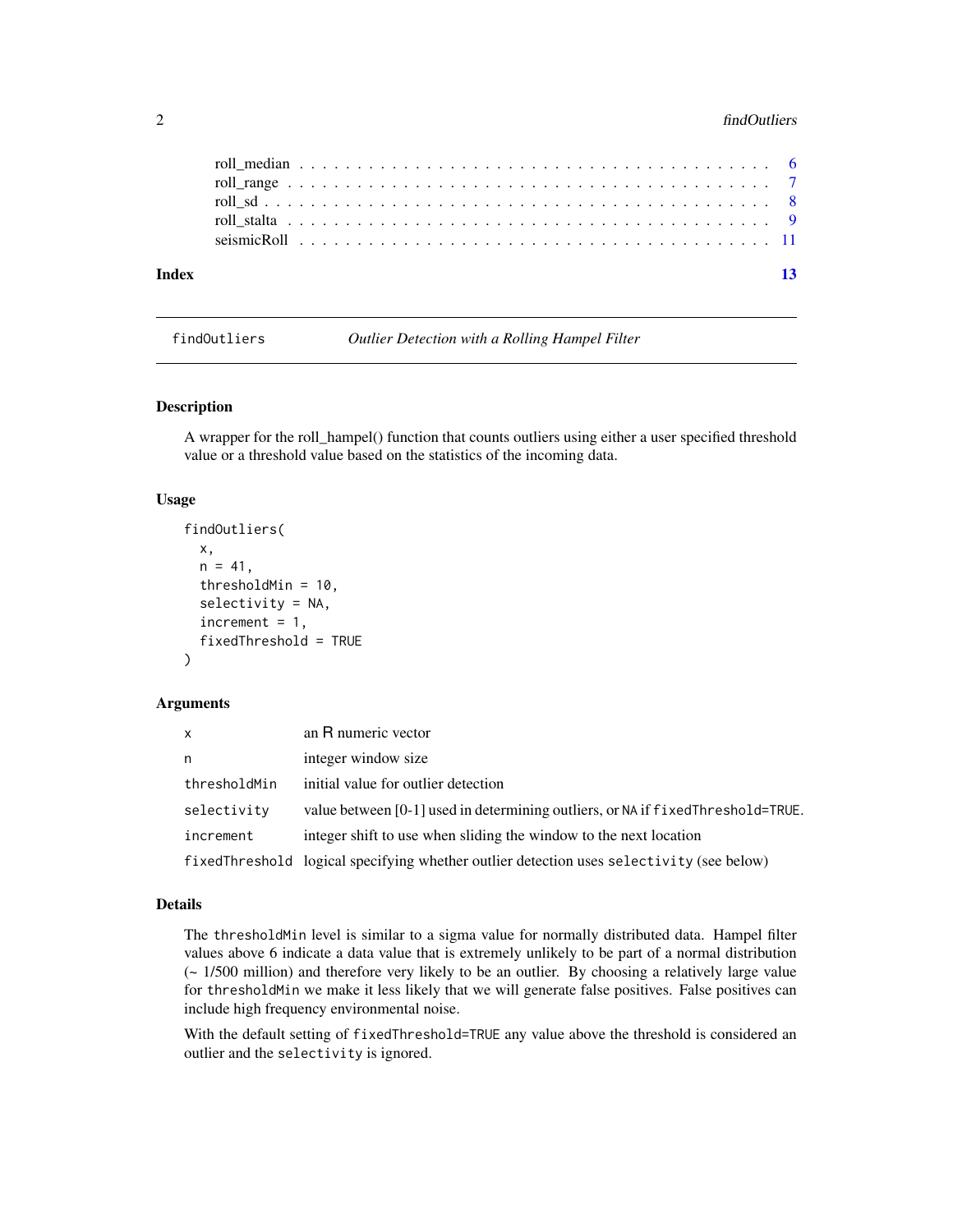#### <span id="page-2-0"></span>roll\_hampel 3

The selectivity is a value between 0 and 1 and is used to generate an appropriate threshold for outlier detection based on the statistics of the incoming data. A lower value for selectivity will result in more outliers while a value closer to 1.0 will result in fewer. If fixedThreshold=TRUE, selectivity may have a value of NA.

When the user specifies fixedThreshold=FALSE, the thresholdMin and selectivity parameters work like squelch and volume on a CB radio: thresholdMin sets a noise threshold below which you don't want anything returned while selectivity adjusts the number of points defined as outliers by setting a new threshold defined by the maximum value of roll\_hampel multiplied by selectivity.

n, the windowSize, is a parameter that is passed to roll\_hampel().

The default value of increment=1 should not be changed. Outliers are defined as individual points that stand apart from their neighbors. Applying the Hampel filter to every other point by using increment > 1 will invariably miss some of the outliers.

#### Value

A vector of indices associated with outliers in the incoming data x.

#### See Also

[roll\\_hampel](#page-2-1)

#### Examples

```
# Noisy sinusoid with outliers
a \leftarrow jitter(sin(0.1*seq(1e4)), amount=0.2)
indices <- sample(seq(1e4),20)
a[indices] <- a[indices]*10
# Outlier detection should identify many of these altered indices
sort(indices)
findOutliers(a)
```
<span id="page-2-1"></span>roll\_hampel *Rolling Hampel Filter for Outlier Detection*

#### Description

Fast, center-aligned hampel filter using C++/Rcpp. The Hampel filter is a robust outlier detector using Median Absolute Deviation (MAD). Additional performance gains can be achieved by skipping increment values between calculations.

#### Usage

 $roll\_hamped(x, n, increment = 1)$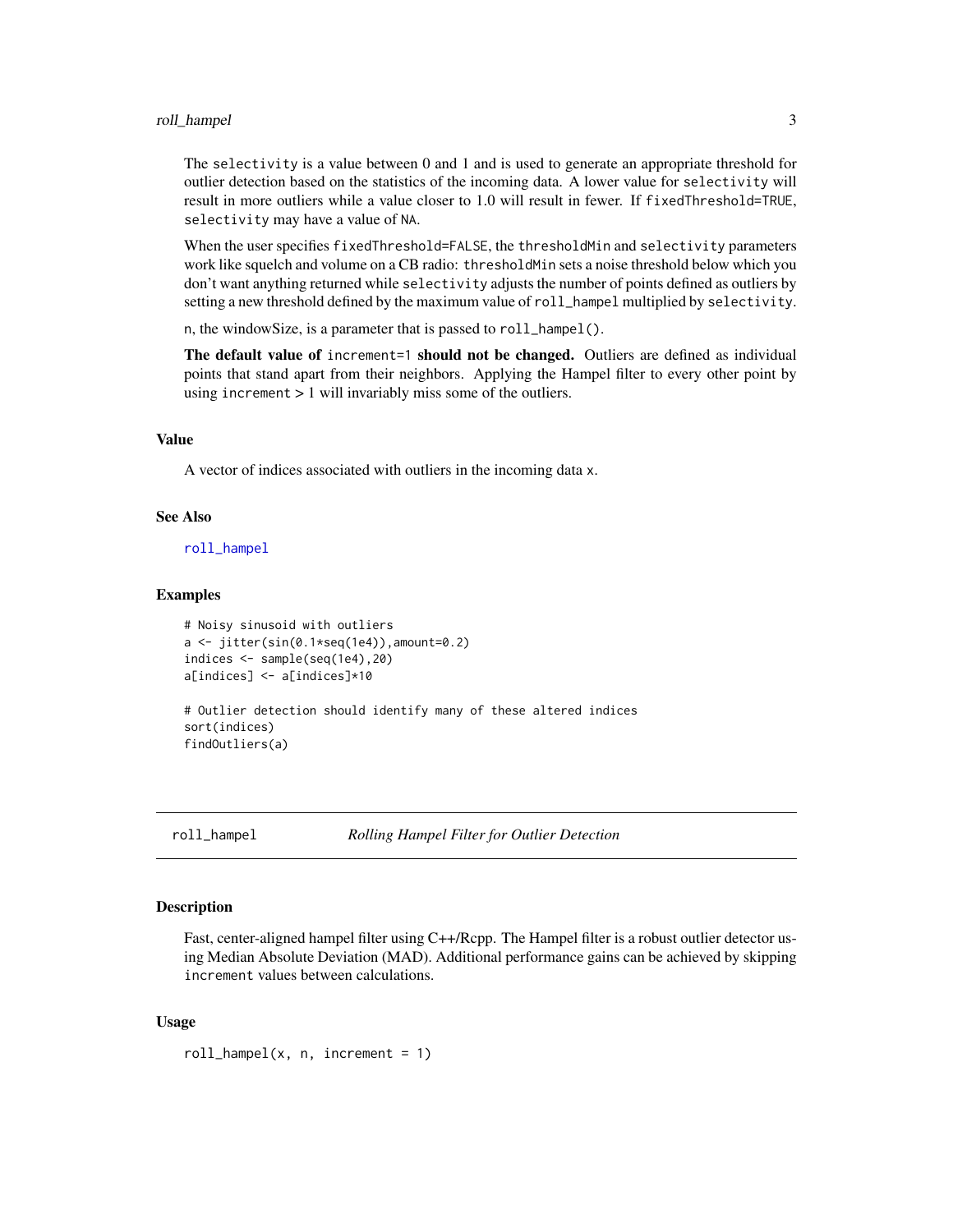#### <span id="page-3-0"></span>Arguments

| X         | an R numeric vector                                               |
|-----------|-------------------------------------------------------------------|
| n         | integer window size                                               |
| increment | integer shift to use when sliding the window to the next location |

#### Details

*Unlike* the version in the **pracma** package, this version does not return the corrected timeseries. Instead, it returns a vector of values that can be tested against different threshold values. Higher values in the return are associated with a higher likelihood that the associated point is an outlier when compared with its neighbors. Outliers can be picked out by comparing the return values against some threshold as seen in the example.

Also *unlike* the pracma version, n is interpreted as the full window length and will be increased by one if necessary to have a window representing an odd number of indices.

#### Value

A vector of values of the same length as x.

#### Note

A pure R version of the filter is found in the **pracma** package.

#### See Also

[roll\\_median](#page-5-1)

### Examples

```
a <- sin(0.1*seq(100))
a[20] <- 50
b \leftarrow roll\_hamped(a,10)threshold <- 6
which(b > threshold)
## Not run:
 require(microbenchmark)
 require(pracma)
 microbenchmark(hampel(a,10), roll_hampel(a,10), times=10)
 # Unit: microseconds
  # expr min lq median uq max neval
 # hampel(a, 10) 7610.688 7784.374 8037.4035 9453.928 16176.535 10
 # roll_hampel(a, 10) 36.530 37.443 58.7165 65.418 90.403 10
```
## End(Not run)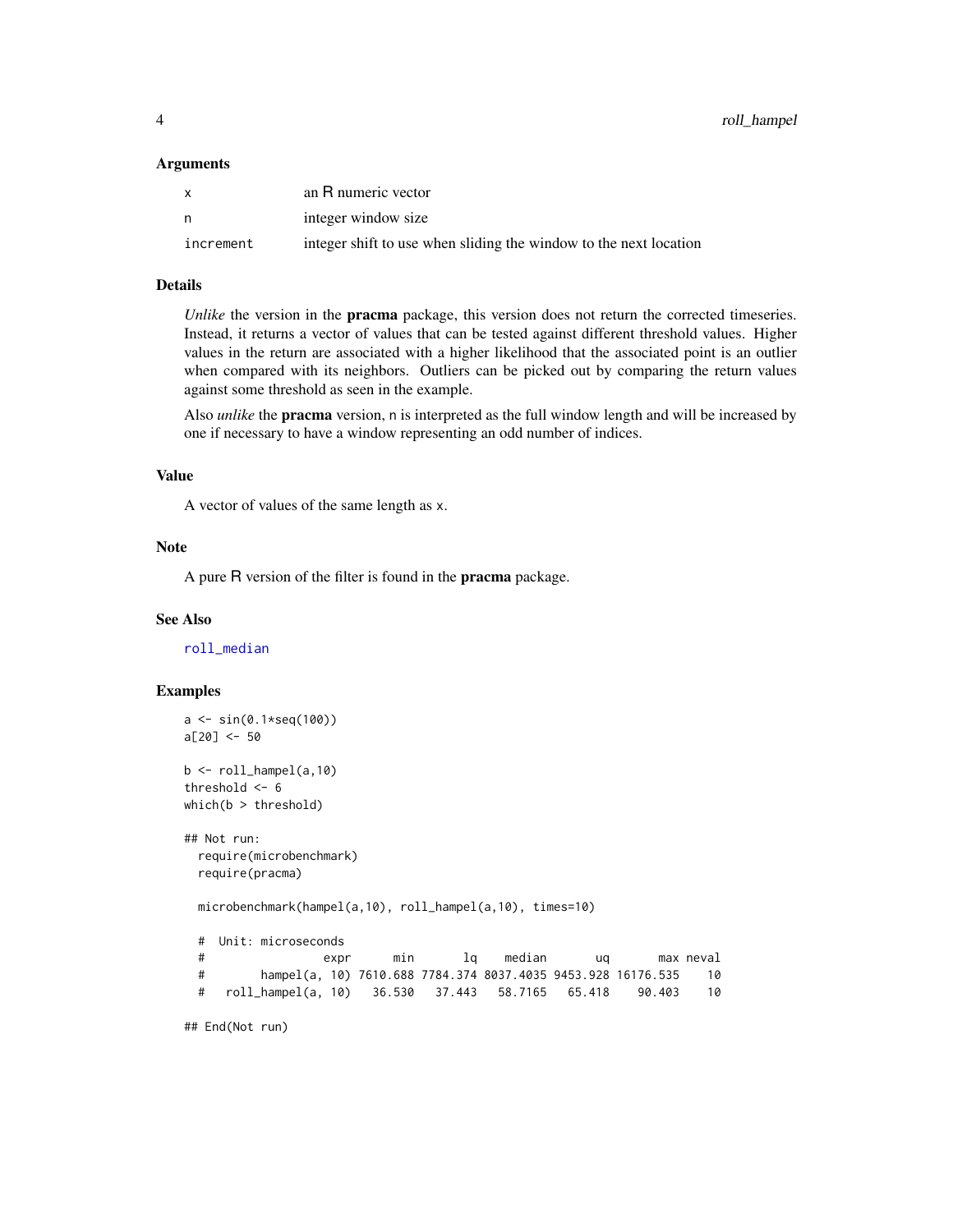<span id="page-4-1"></span><span id="page-4-0"></span>

#### Description

Fast rolling means with aligment using C++/Rcpp. Additional performance gains can be achieved by skipping increment values between calculations.

#### Usage

roll\_mean(x,  $n = 7$ , increment = 1, align = "center")

#### Arguments

| X         | an R numeric vector                                               |
|-----------|-------------------------------------------------------------------|
| n         | integer window size.                                              |
| increment | integer shift to use when sliding the window to the next location |
| align     | window alignment, one of "left"   "center"   "right"              |

#### Details

The window size n is interpreted as the full window length.

Setting increment to a value greater than one will result in NAs for all skipped-over indices.

The align parameter determines the alignment of the current index within the window. Thus:

- align="left" [\*------] will cause the returned vector to have n-1 NA values at the right end.
- align="center" [---\*---] will cause the returned vector to have  $(n-1)/2$  NA values at either end.
- align="right" [------\*] will cause the returned vector to have n-1 NA values at the left end.

#### Value

A vector of rolling mean values of the same length as x.

#### Note

For align="center", the window size is increased by one if necessary to guarantee an odd window size.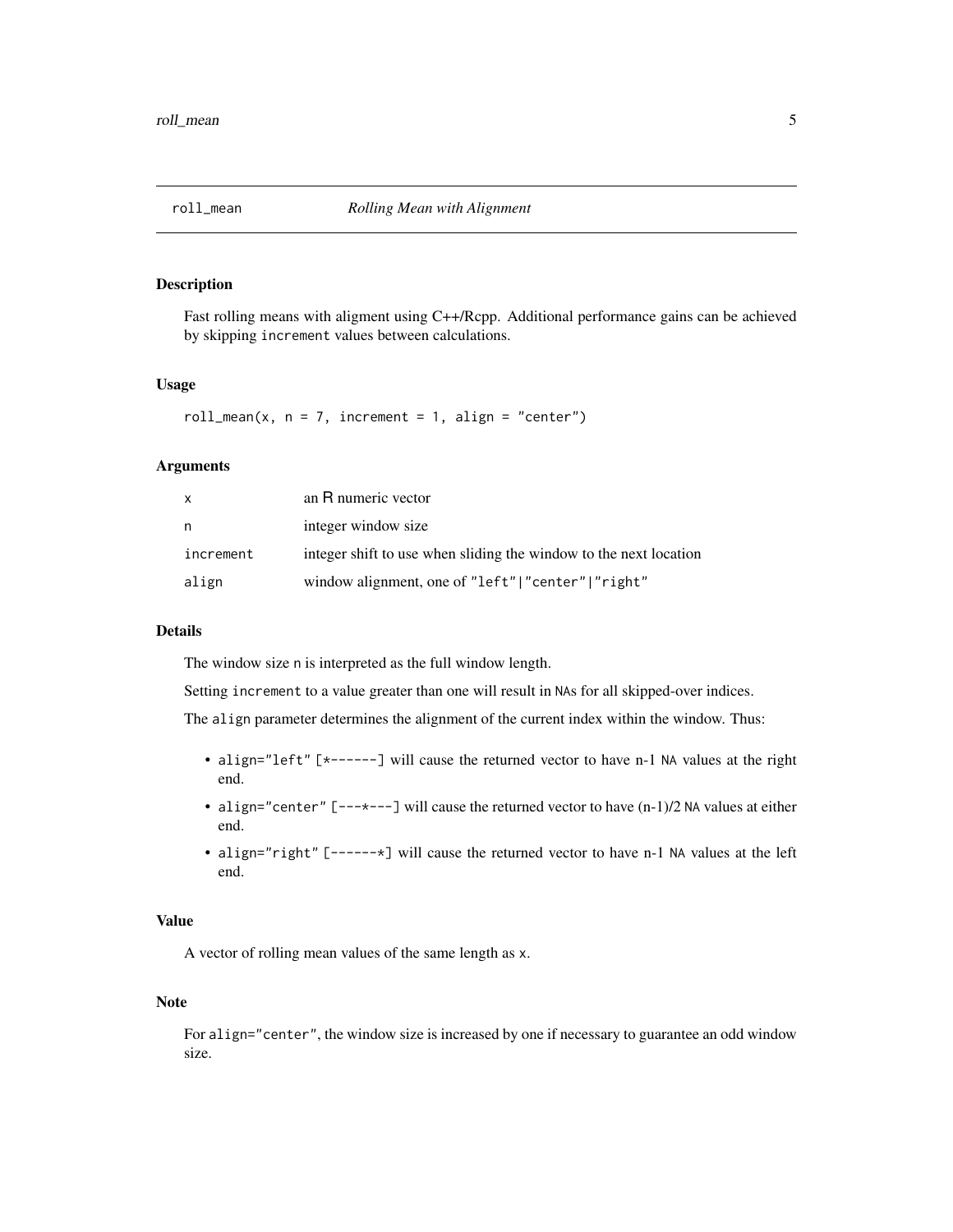#### Examples

```
x \leq - rep(1:5, each=10)
plot(x,cex=0.8,pch=17,main="Test of roll_mean alignment with a 5-point window")
points(roll_mean(x,5,1,'left'),cex=1.5,col='blue',type='b')
points(roll_mean(x,5,1,'center'),cex=1.5,col='forestgreen',type='b')
points(roll_mean(x,5,1,'right'),cex=1.5,col='red',type='b')
legend("topleft",
       legend=c('data','align=left','align=center','align=right'),
       col=c('black','blue','forestgreen','red'),
       pch=c(17,1,1,1))
```
<span id="page-5-1"></span>roll\_median *Rolling Median*

#### Description

Fast, center-aligned rolling medians using C++/Rcpp. Additional performance gains can be achieved by skipping increment values between calculations.

The roll\_median function can be used to replace outliers detected by the roll\_hampel function. See example below.

#### Usage

```
roll_median(x, n = 7, increment = 1)
```
#### Arguments

|           | an R numeric vector                                               |
|-----------|-------------------------------------------------------------------|
|           | integer window size                                               |
| increment | integer shift to use when sliding the window to the next location |

#### Details

The window size n is interpreted as the full window length. Values within n/2 of the beginning or end of x are set to NA.

Setting increment to a value greater than one will result in NAs for all skipped-over indices.

#### Value

A vector of rolling median values of the same length as x.

#### See Also

[roll\\_hampel](#page-2-1)

<span id="page-5-0"></span>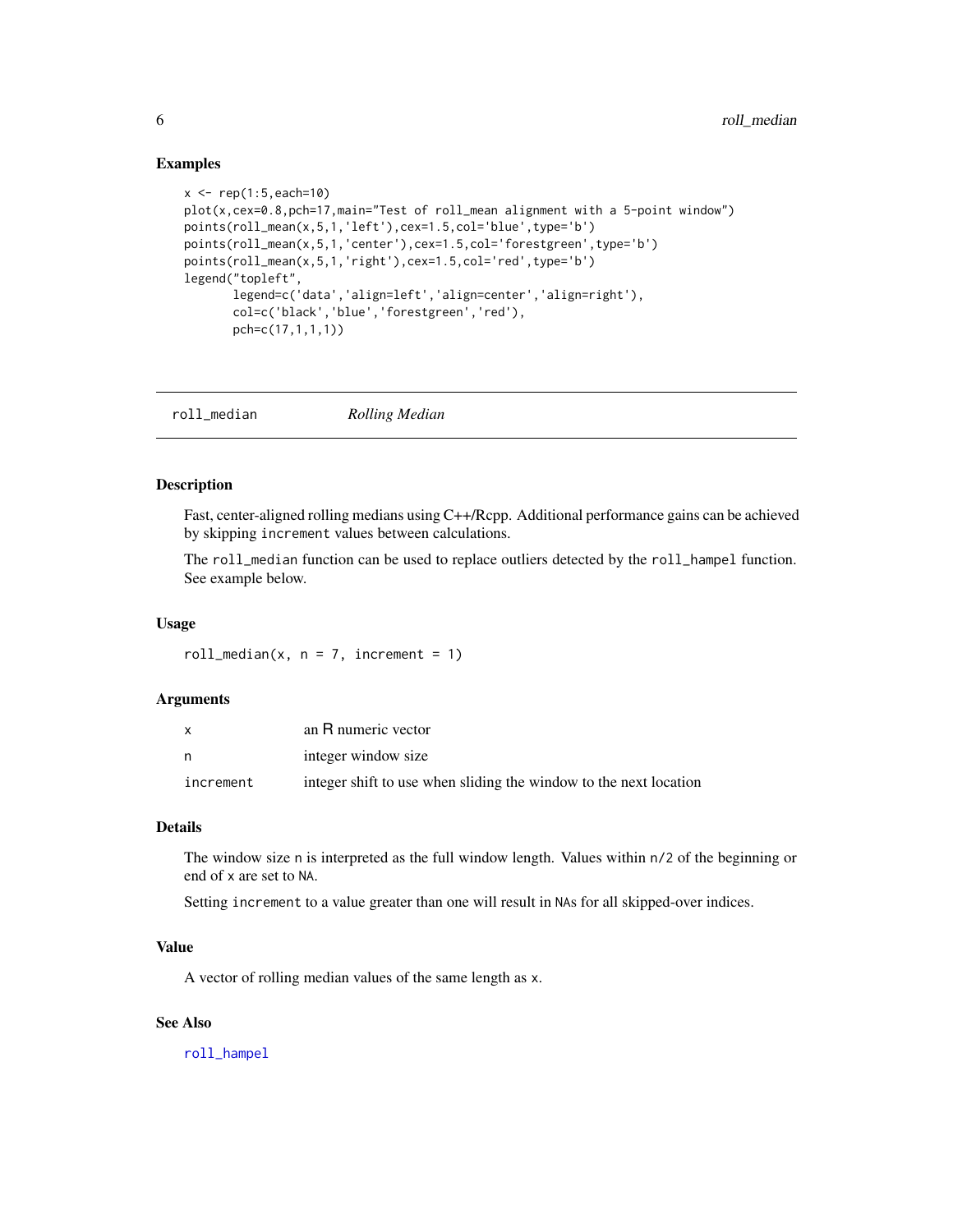#### <span id="page-6-0"></span>roll\_range 7 and 7 and 7 and 7 and 7 and 7 and 7 and 7 and 7 and 7 and 7 and 7 and 7 and 7 and 7 and 7 and 7 and 7 and 7 and 7 and 7 and 7 and 7 and 7 and 7 and 7 and 7 and 7 and 7 and 7 and 7 and 7 and 7 and 7 and 7 and 7

#### Examples

```
a \leftarrow \text{jitter}(\sin(\theta.1*) \cdot \text{seq}(1e4)), amount=0.2)
indices <- sample(seq(1e4),20)
a[indices] <- a[indices]*10
# Outlier detection
b \le roll_hampel(a,10)
threshold <- 6
outliers <- which(b > threshold)
# Outlier replacement with median values
a_fixed <- a
a_fixed[outliers] <- roll_median(a,10)[outliers]
# Set up two plots
layout(matrix(seq(2)))
plot(a,type='l', col='gray60', main="Outliers detected")
points(outliers,a[outliers], col='red', lwd=2)
plot(a_fixed,type='l', col='gray60',
     main="Outliers replaced with rolling median")
points(outliers,a_fixed[outliers], col='red', lwd=2)
```
<span id="page-6-1"></span>roll\_range *Rolling Range with Alignment*

#### Description

Fast rolling range with aligment using C++/Rcpp. Additional performance gains can be achieved by skipping increment values between calculations.

#### Usage

roll\_range(x,  $n = 7$ , increment = 1, align = "center")

#### Arguments

| $\mathsf{x}$ | an R numeric vector                                               |
|--------------|-------------------------------------------------------------------|
| n,           | integer window size                                               |
| increment    | integer shift to use when sliding the window to the next location |
| align        | window alignment, one of "left"   "center"   "right"              |

#### Details

The window size n is interpreted as the full window length.

Setting increment to a value greater than one will result in NAs for all skipped-over indices.

The align parameter determines the alignment of the current index within the window. Thus: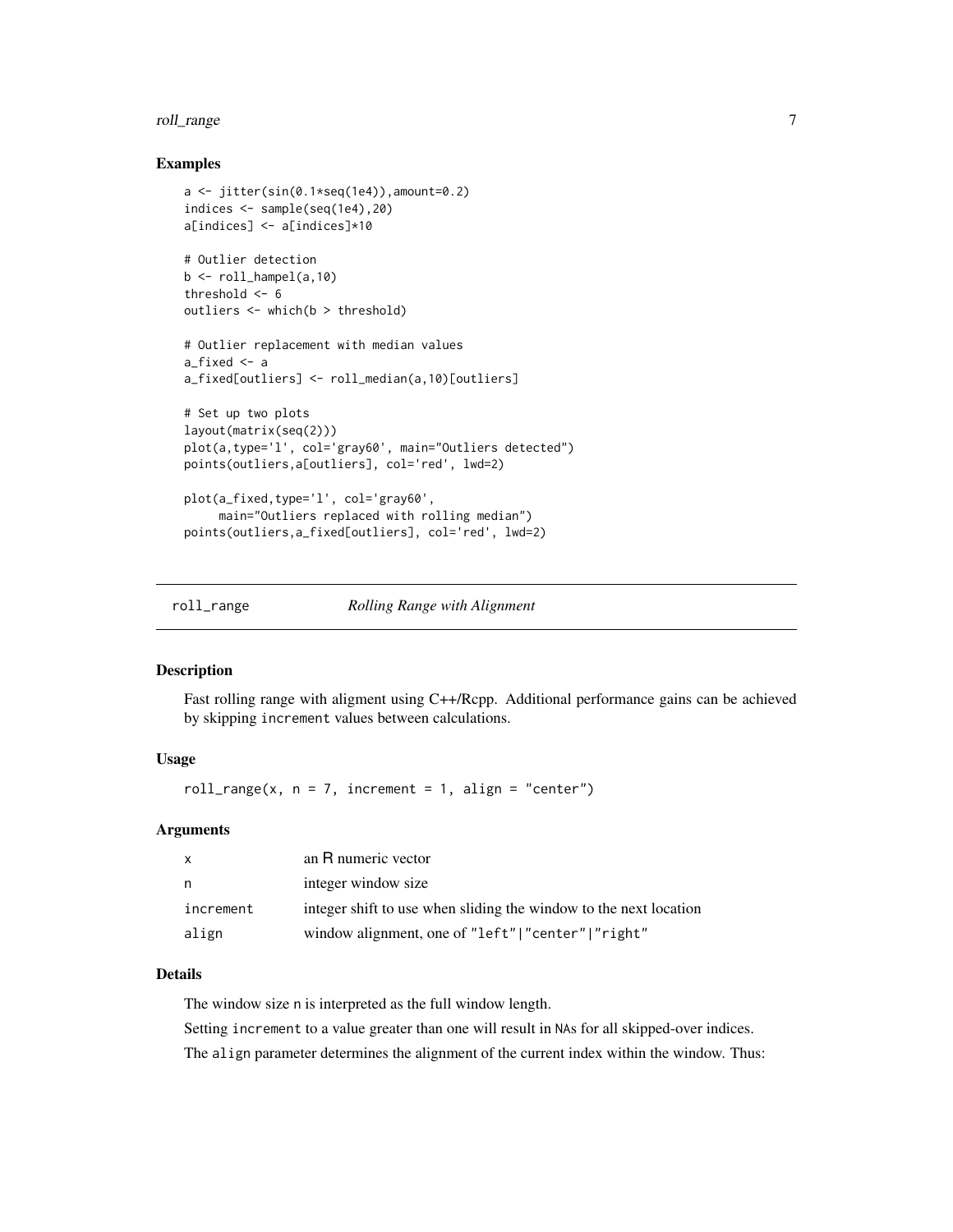- <span id="page-7-0"></span>• align="left" [\*------] will cause the returned vector to have n-1 NA values at the right end.
- align="center"  $[---+--]$  will cause the returned vector to have  $(n-1)/2$  NA values at either end.
- align="right" [------\*] will cause the returned vector to have n-1 NA values at the left end.

#### Value

A vector of rolling values that difference the maximum and minimum values, of the same length as x.

#### Note

For align="center", the window size is increased by one if necessary to guarantee an odd window size.

<span id="page-7-1"></span>roll\_sd *Rolling Standard Deviation with Alignment*

#### **Description**

Fast rolling standard deviations with aligment using C++/Rcpp. Additional performance gains can be achieved by skipping increment values between calculations.

#### Usage

roll\_sd(x,  $n = 7$ , increment = 1, align = "center")

#### Arguments

| X         | an R numeric vector                                               |
|-----------|-------------------------------------------------------------------|
| n         | integer window size                                               |
| increment | integer shift to use when sliding the window to the next location |
| align     | window alignment, one of "left"   "center"   "right"              |

#### Details

The window size n is interpreted as the full window length.

Setting increment to a value greater than one will result in NAs for all skipped-over indices.

The align parameter determines the alignment of the current index within the window. Thus:

- align="left" [\*------] will cause the returned vector to have n-1 NA values at the right end.
- align="center" [---\*---] will cause the returned vector to have (n-1)/2 NA values at either end.
- align="right" [------\*] will cause the returned vector to have n-1 NA values at the left end.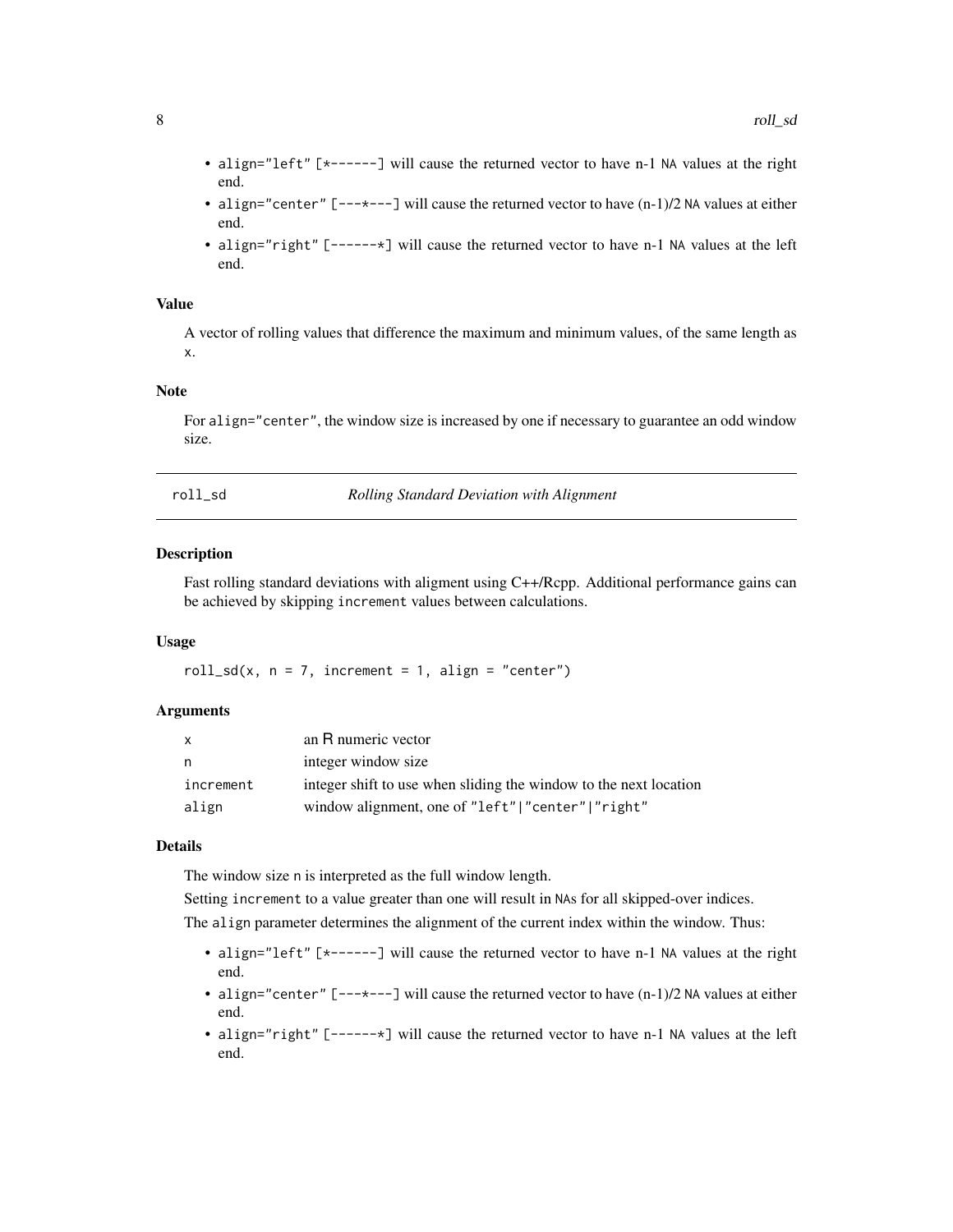#### <span id="page-8-0"></span>roll\_stalta 9

#### Value

A vector of rolling standard deviation values of the same length as x.

#### Note

For align="center", the window size is increased by one if necessary to guarantee an odd window size.

<span id="page-8-1"></span>

| roll_stalta | Rolling STA/LTA |  |  |
|-------------|-----------------|--|--|
|-------------|-----------------|--|--|

#### Description

Fast rolling STA/LTA using C++/Rcpp. Additional performance gains can be achieved by skipping increment values between calculations.

The STA/LTA ratio method is used for automatic detection of seismic signal arrival times.

#### Usage

roll\_stalta(x, n\_sta, n\_lta, increment = 1)

#### Arguments

|           | an R numeric vector                                               |
|-----------|-------------------------------------------------------------------|
| n_sta     | integer STA window size                                           |
| n lta     | integer LTA window size                                           |
| increment | integer shift to use when sliding the window to the next location |

#### Details

The roll\_stalta function described here does no preprocessing of the incoming data and merely calculates the ratio of the average value in the STA window to the average value in the LTA window. Windows are aligned so that the index is at the left edge of the STA window and at the right edge of the LTA window.

$$
STA(x_i) = \frac{1}{ns} \sum_{j=i}^{i+ns} x_i
$$

$$
LTA(x_i) = \frac{1}{nl} \sum_{j=i-nl}^{i} x_i
$$

$$
r_i = \frac{STA_i}{LTA_i}
$$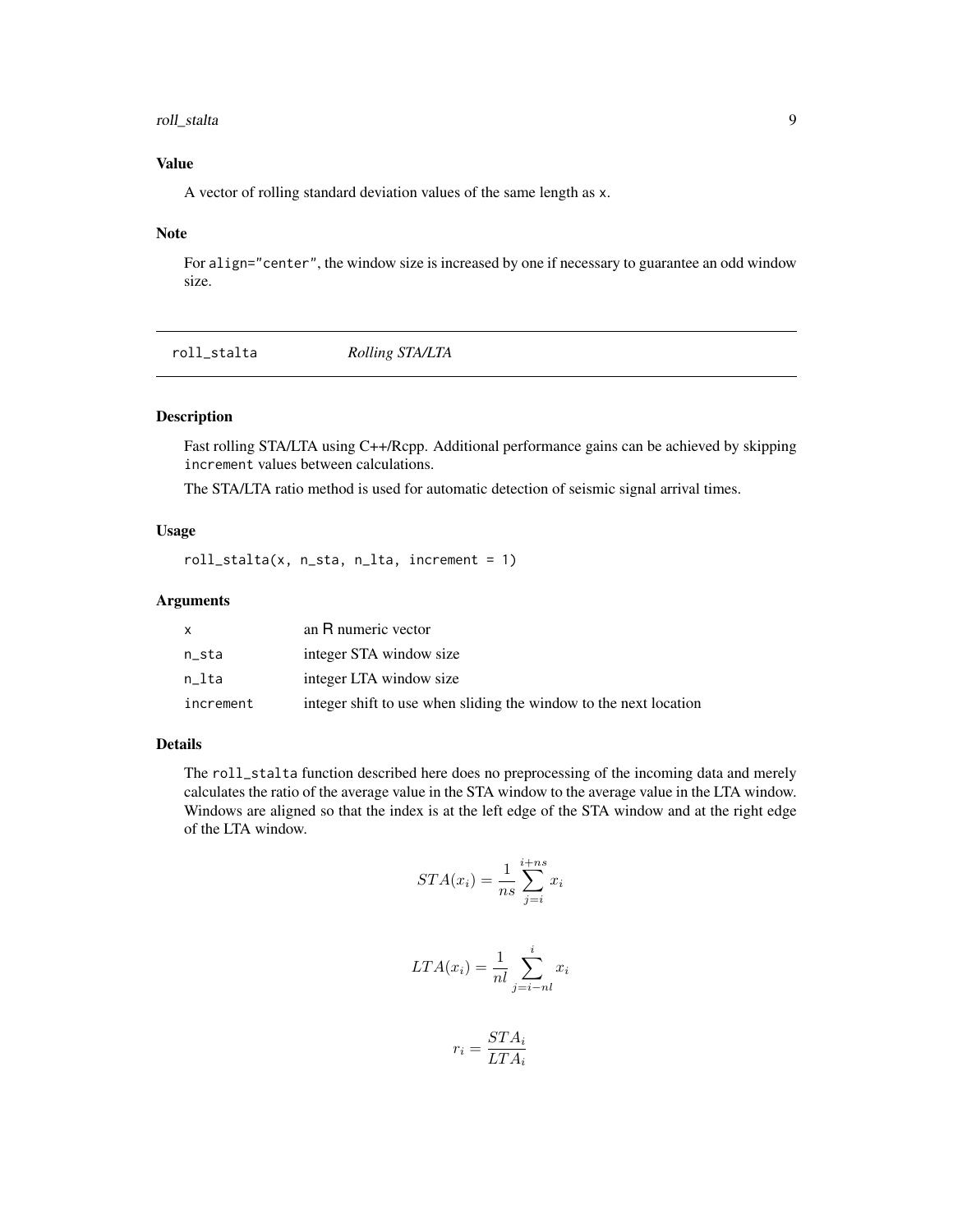[----------LTA ---------\*]........

.......................[\*-STA --]

For proper use of this algorithm seismic data should be preprocessed as in the example below with:

- demean, detrend and taper the raw signal
- square the processed signal to get power

With increment=1, this function is equivalent to, eg:

```
sta <-roll_mean(x,3,1,"left")
```
lta <-roll\_mean(x,30,1,"right")

r <-sta/lta

For increments greater than one, the rolling means above will not align properly, hence the need for a dedicated roll\_stalta function.

Values within n\_lta-1 of the beginning or n\_sta-1 of the end of x are set to NA.

Setting increment to a value greater than one will result in NAs for all skipped-over indices.

#### Value

A vector of values of the same length as x with each point containing the STA/LTA ratio at that point.

#### **References**

[First Break Picking](http://en.wikipedia.org/wiki/First_break_picking)

#### Examples

```
# Contrived example
x \leq -\text{rep}(c(1, 5, 3, 2, 1), each = 20)p \leftarrow roll\_stalta(x, 3, 6)plot(x, pch=17, cex=0.8, ylim=c(0,max(x)),main="Test of roll_stalta on artificial data")
points(p,cex=1.5,col='red',type='b')
legend('topleft',
       legend=c('data','STA/LTA'),
       pch=c(17,1),
       col=c('black','red'))
# Real example requiring the 'seismic' package
## Not run:
require(seismic)
# Create a new IrisClient
iris <- new("IrisClient")
# Seismic data with a large quake
starttime <- as.POSIXct("2010-02-27 06:30:00", tz="GMT")
endtime <- as.POSIXct("2010-02-27 07:00:00", tz="GMT")
st <- getDataselect(iris,"IU","ANMO","00","BHZ",starttime,endtime)
```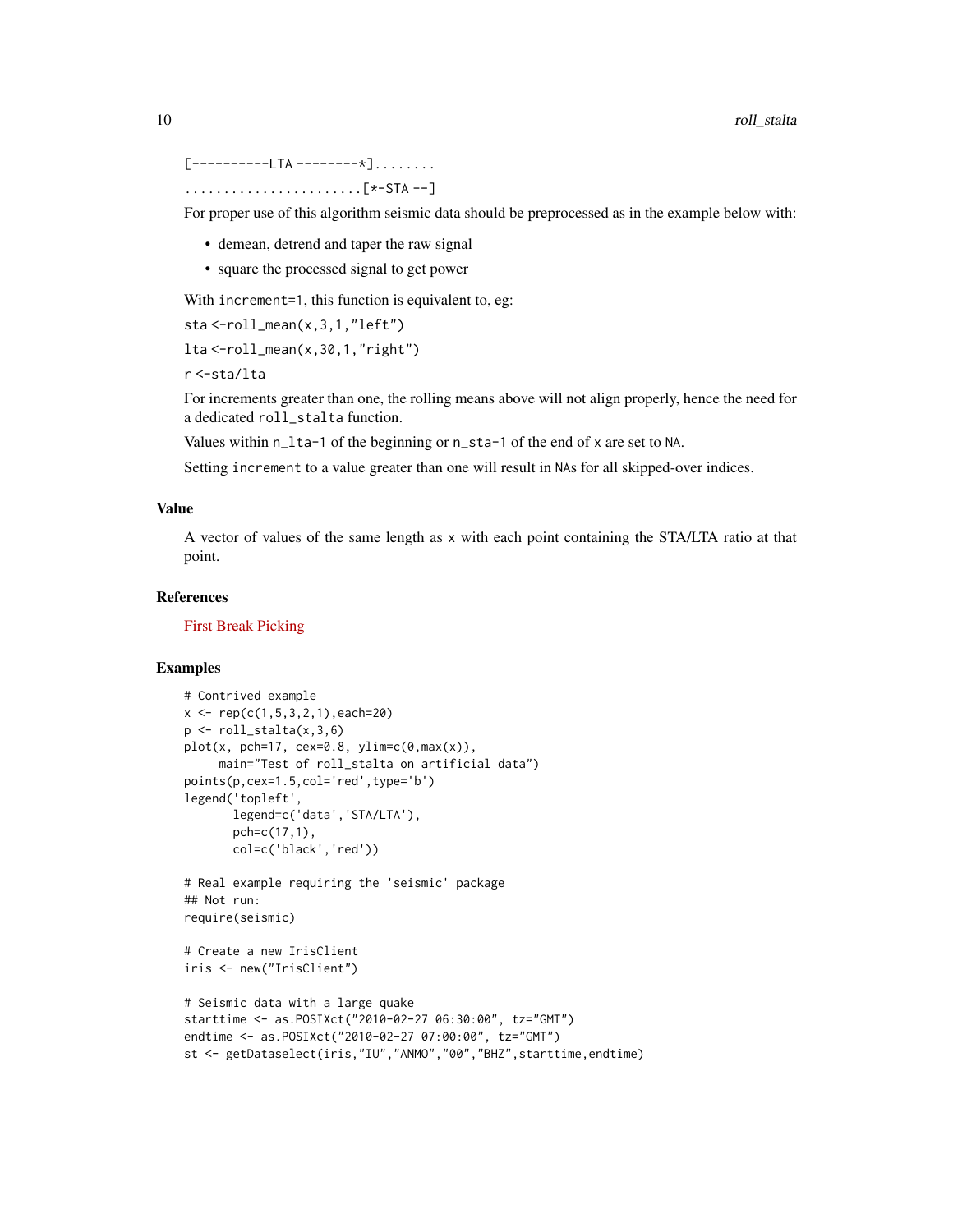#### <span id="page-10-0"></span>seismicRoll **11**

```
tr <- st@traces[[1]]
# Preprocess the data
x <- DDT(tr)@data
# Calculate the first break 'picker'
n_sta <- 3 * tr@stats@sampling_rate
n_lta <- 10 * n_sta
p <- roll_stalta(x^2,n_sta,n_lta)
first_break <- which(p == max(p,na.rm=TRUE))
plot(x,type='l',
     main='Test of STA/LTA first break picker on raw seismic data')
abline(v=first_break,col='red')
## End(Not run)
```
seismicRoll *Fast Rolling Statistics for Seismology*

#### Description

This package implements fast versions of 'roll'-ing functions primarily for use in seismology. It is intended for use with the seismic and seismicMetrics packages being developed for the IRIS Data Management Center (DMC) (<http://www.iris.edu/dms/nodes/dmc/>). One advantage of the seismicRoll package is that all returned values are of the same dimension as the incoming data with NAs where the rolling function could not be calculated.

#### Details

Currently exported functions include:

- [findOutliers](#page-1-1) outlier detection wrapper
- [roll\\_hampel](#page-2-1) outlier detection
- [roll\\_mean](#page-4-1) rolling mean
- $roll\_median rolling median (for outlier replacement)$
- $roll_s d$  rolling standard deviation
- [roll\\_stalta](#page-8-1) first break picker
- [roll\\_range](#page-6-1) rolling difference of max/min values

### **History**

version 1.1.4

• bug fix for roll\_range when NA values present

version 1.1.3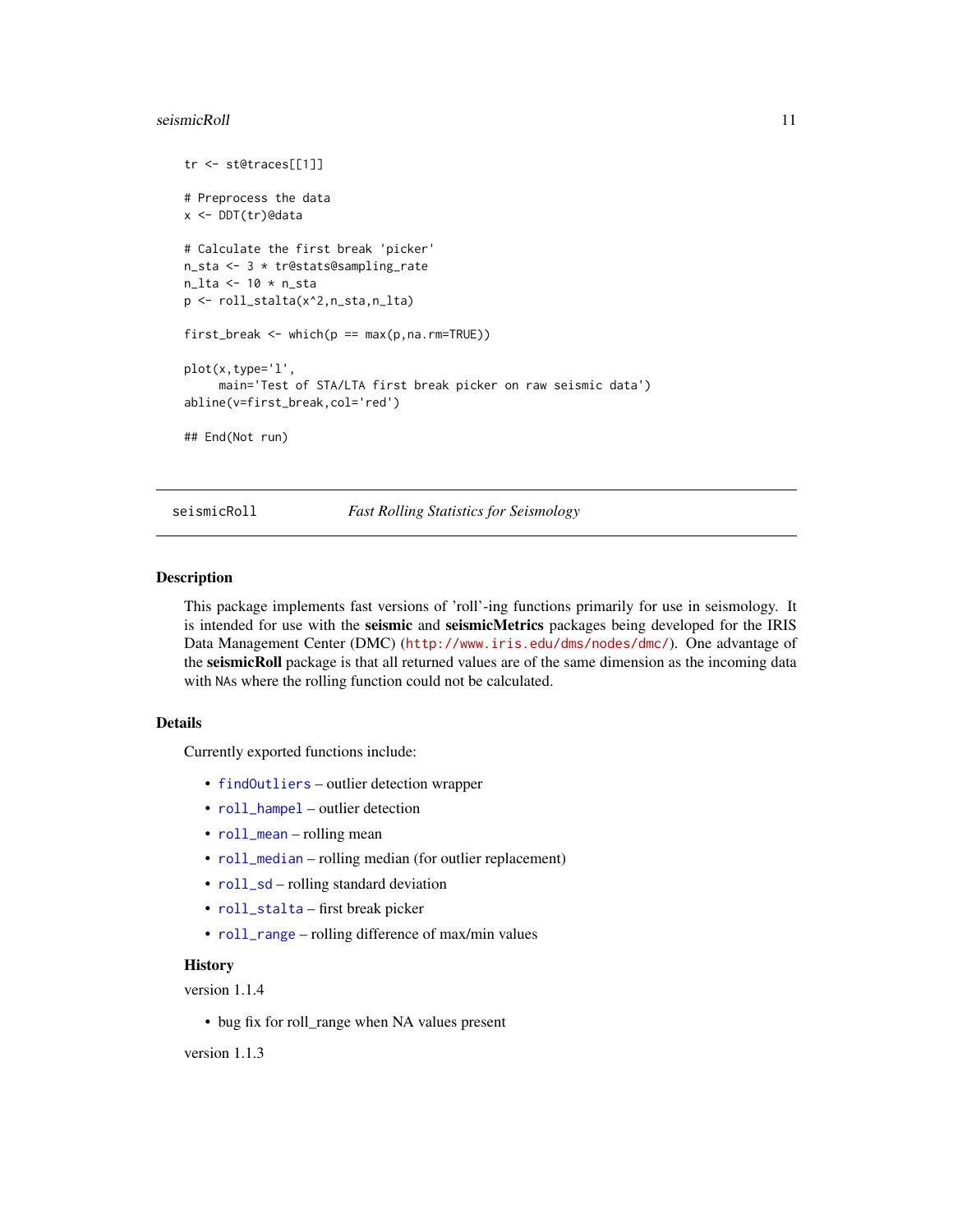- minor changes to how the code compiles
- add roll\_range function

version  $1.1.2 - b$ ug fix

• findOutliers() exits if the roll\_hampel() return vector consists entirely of NA values.

version 1.1.0 – findOutliers update and bug fix

- findOutliers() function default argument values changed. Now thresholdMin=10, selectivity=NA, and fixedThreshold=TRUE.
- Bug fix in roll\_hampel() handling NA values.

version 1.0.3 – findOutliers update

• Added fixedThreshold argument to findOutliers() function.

version 1.0.0 – initial release